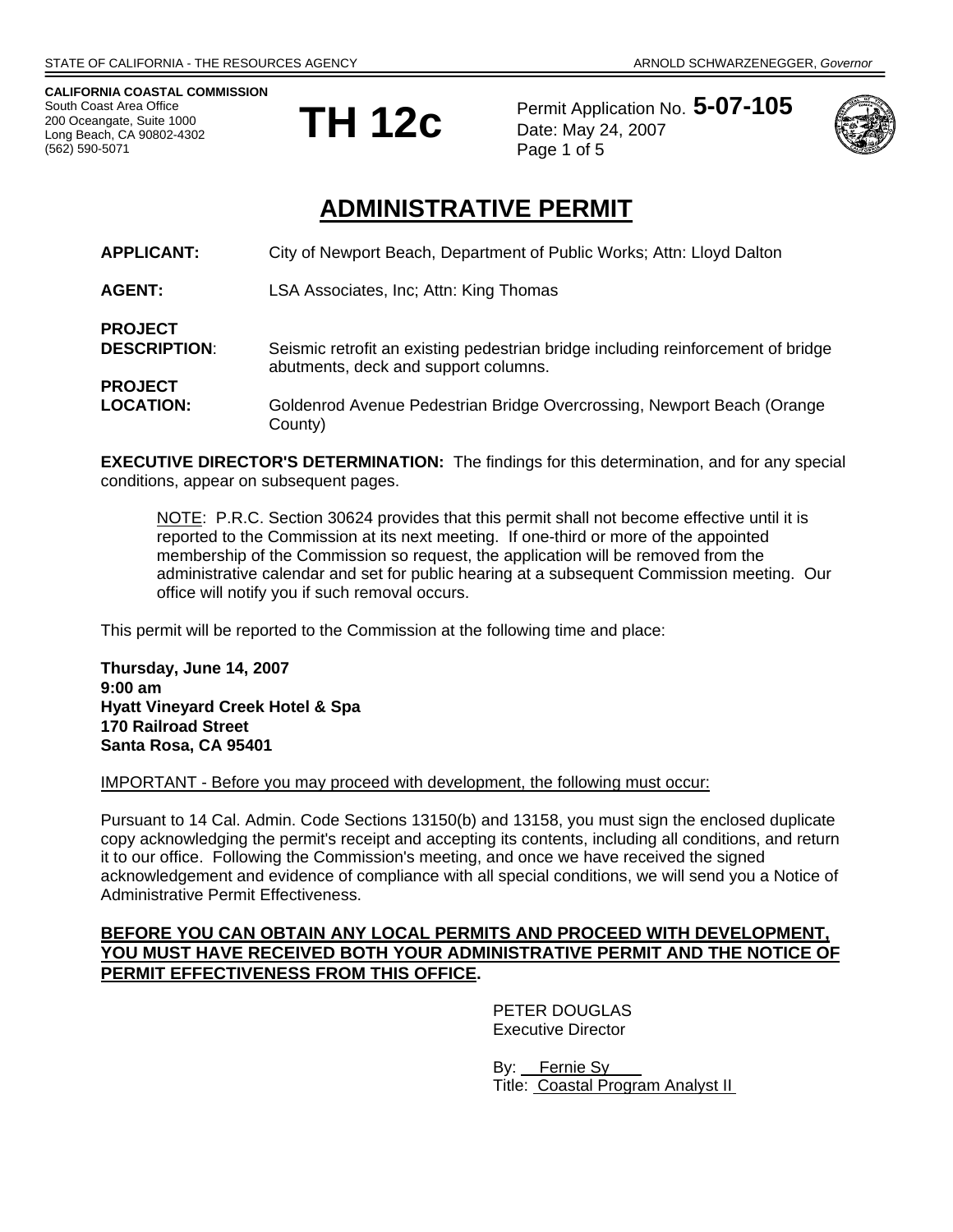# **STANDARD CONDITIONS:**

- 1. Notice of Receipt and Acknowledgment. The permit is not valid and development shall not commence until a copy of the permit, signed by the permittee or authorized agent, acknowledging receipt of the permit and acceptance of the terms and conditions, is returned to the Commission office.
- 2. Expiration. If development has not commenced, the permit will expire two years from the date this permit is reported to the Commission. Development shall be pursued in a diligent manner and completed in a reasonable period of time. Application for extension of the permit must be made prior to the expiration date.
- 3. Interpretation. Any questions of intent or interpretation of any term or condition will be resolved by the Executive Director or the Commission.
- 4. Assignment. The permit may be assigned to any qualified person, provided assignee files with the Commission an affidavit accepting all terms and conditions of the permit.
- 5. Terms and Conditions Run with the Land. These terms and conditions shall be perpetual, and it is the intention of the Commission and the permittee to bind all future owners and possessors of the subject property to the terms and conditions.

# **SPECIAL CONDITIONS:** See pages four to five.

# **EXECUTIVE DIRECTOR'S DETERMINATION (continued):**

The Executive Director hereby determines that the proposed development is a category of development, which, pursuant to PRC Section 30624, qualifies for approval by the Executive Director through the issuance of an Administrative Permit. Subject to Standard and Special Conditions as attached, said development is in conformity with the provisions of Chapter 3 of the Coastal Act of 1976 and will not have any significant impacts on the environment within the meaning of the California Environmental Quality Act. If located between the nearest public road and the sea, this development is in conformity with the public access and public recreation policies of Chapter 3.

# **FINDINGS FOR EXECUTIVE DIRECTOR'S DETERMINATION:**

### **A. Project Description and Location**

The subject site is the Goldenrod Avenue Pedestrian Bridge Overcrossing and is located in an established residential neighborhood in the City of Newport Beach, the community of Corona Del Mar, approximately 1-mile north of the Pacific Ocean and the mouth of Newport Bay (Exhibits #1-2). The pedestrian bridge was constructed in 1928 and is an 8.7-foot wide by 240-foot long reinforced concrete bridge spanning over Bayside Drive and Bayside Drive Park. The pedestrian bridge is supported on square concrete columns and founded on concrete pedestal-type footings. Single-family homes are located adjacent to the project limits on the north and south sides of the project. Bayside Drive runs west to east through the project area. Goldenrod Avenue terminates at the north side of the project area, where it becomes the pedestrian bridge over Bayside Drive. The pedestrian bridge connects to Goldenrod Avenue on the south end where Goldenrod Avenue continues on toward the ocean. There is a stairway that leads from the north end of Goldenrod Avenue down to the landscaped area along Bayside Drive under the pedestrian bridge.

The proposed project takes place upon a *pedestrian bridge overcrossing*, which is not considered a *public road facility*, such as a street. Therefore, the proposed project is not considered exempt under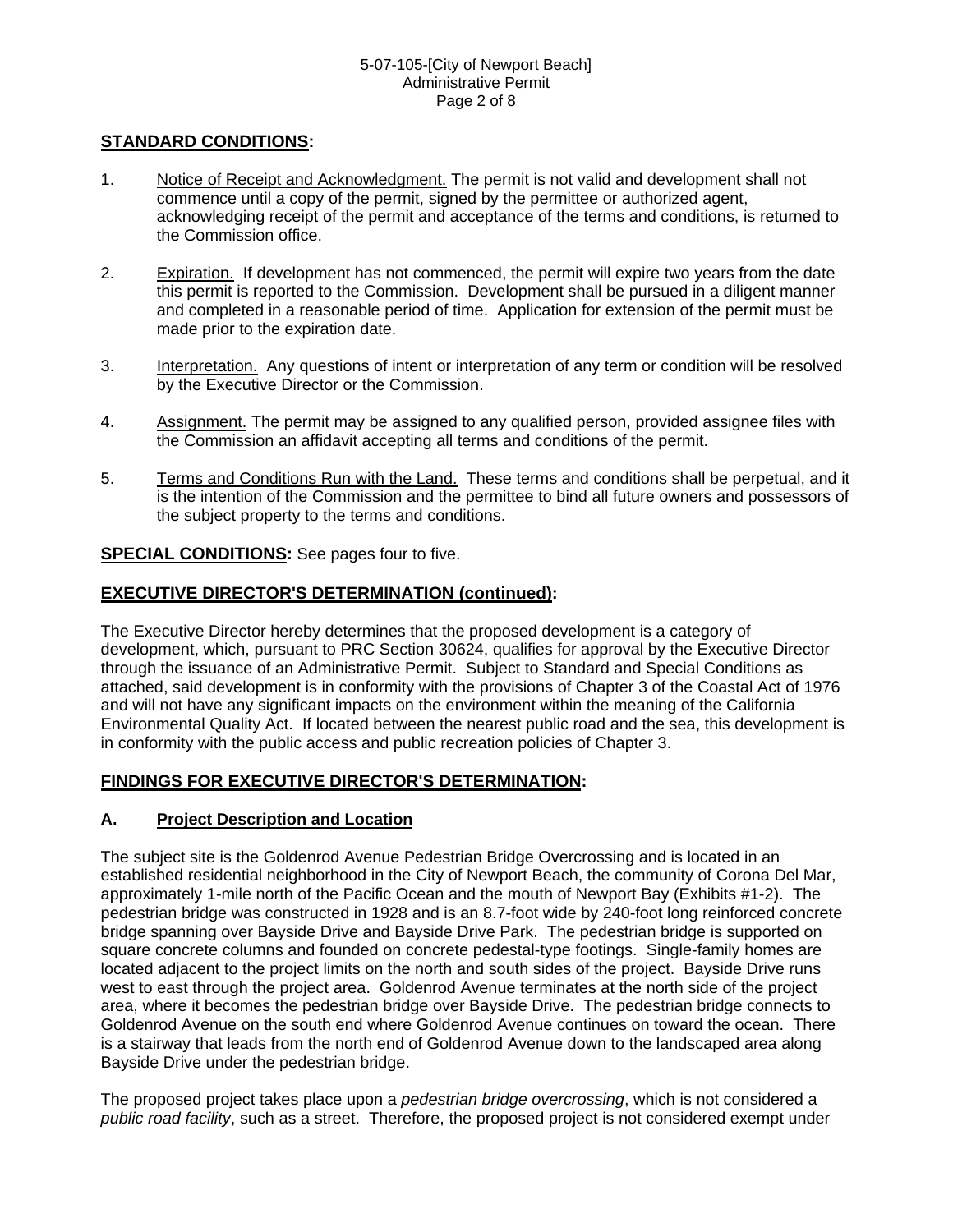#### 5-07-105-[City of Newport Beach] Administrative Permit Page 3 of 8

the *1978 Repair, Maintenance and Utility Hook-Up Exclusions from Permit Requirements.* Thus, a Coastal Development Permit is required.

The proposed project is limited to seismic retrofit that will ensure structural stability and eliminate collapse potential during an earthquake, consisting of the following: 1) construct shear keys at both abutments that are attached to the existing abutment foundation; 2) provide longitudinal restrainers under the deck slab between the girders at the two superstructure joints at Bents 3 and 5; and 3) strengthen bent caps at the top of the columns (Exhibits #3). Only hand held hydraulic driven equipment should be needed for work at the abutments under the bridge. The Goldenrod Avenue cude-sacs behind the abutments at each end of the bridge will be used as a temporary storage area for compressors, concrete pumps and material delivery. Grading will consist of 28 cubic yards of cut and fill for recompaction purposes to install abutment shear keys in front of the existing abutments. Ground cover and ornamental vegetation will be impacted by the proposed project.

Bridge work at the abutments, expansion joints, and the bent caps will likely require temporary intermittent pedestrian overcrossing closures while work is taking place. Closure to pedestrian traffic on the bridge may last up to 4 hours during the day. During these periods, the pedestrian traffic may be detoured to Fernleaf Avenue to the west of Goldenrod Avenue southwest of the bridge, across Bayside Drive at grade to the alley between Goldenrod Avenue and Fernleaf Avenue northwest of the bridge. A temporary pedestrian crosswalk across Bayside Drive will be provided that will include temporary advance warning signs and possibly a flagman/crossing guard. No road closures will be required. Public access to the beach will continue to be provided at the southern end of Goldenrod Avenue (Exhibits #1-2). This beach access will not be adversely impacted by the proposed project.

The proposed project has received an approval-in-concept from the City of Newport Beach Planning Department (No. 0589-2007).

Section 30600(c) of the Coastal Act provides for the issuance of coastal development permits directly by the Commission in regions where the local government having jurisdiction does not have a certified Local Coastal Program. The City of Newport Beach only has a certified Land Use Plan and has not exercised the options provided in 30600(b) or 30600.5 to issue its own permits. Therefore, the Coastal Commission is the permit issuing entity and the standard of review is Chapter 3 of the Coastal Act. The certified Land Use Plan may be used for guidance.

# **B. Water Quality**

The proposed work will be occurring on, within, or adjacent to coastal waters. The storage or placement of construction material, debris, or waste in a location where it could be discharged into coastal waters would result in an adverse effect on the marine environment. To reduce the potential for construction related impacts on water quality, the Commission imposes special conditions requiring, but not limited to, the appropriate storage and handling of construction equipment and materials to minimize the potential of pollutants to enter coastal waters. To reduce the potential for post-construction impacts to water quality the Commission requires the continued use and maintenance of post construction BMPs. As conditioned, the Commission finds that the development conforms to Sections 30230 and 30231 of the Coastal Act.

### **C. Public Access**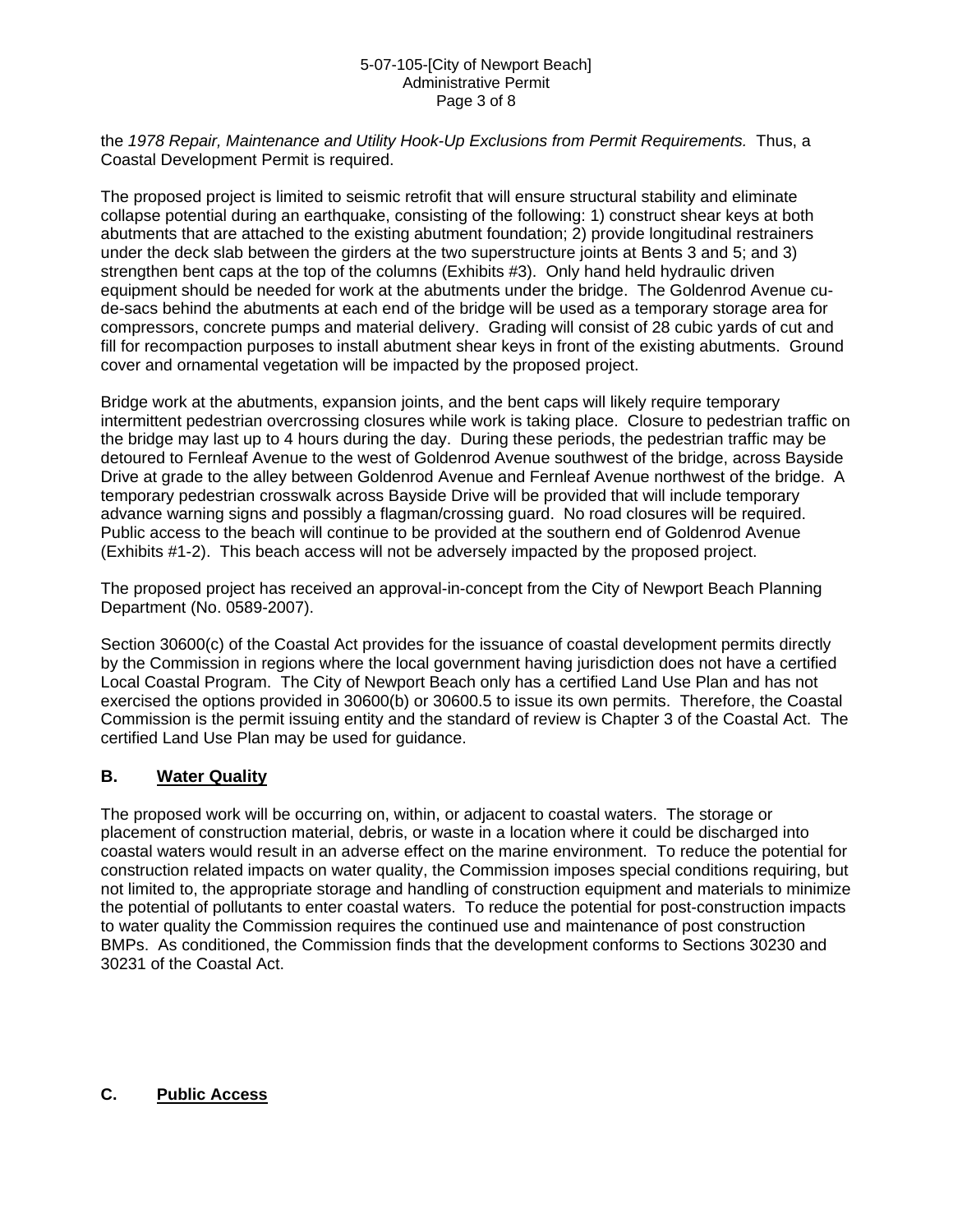### 5-07-105-[City of Newport Beach] Administrative Permit Page 4 of 8

As conditioned, the proposed development will not have any new adverse impact on public access to the coast or to nearby recreational facilities. Thus, as conditioned, the proposed development conforms with Sections 30210 through 30214, Sections 30220 through 30224, and 30252 of the Coastal Act.

# **D. Local Coastal Program**

The LUP for the City of Newport Beach was effectively certified on May 19, 1982. At the October 2005 Coastal Commission Hearing, the certified LUP was updated. As conditioned, the proposed development is consistent with Chapter 3 of the Coastal Act and with the certified Land Use Plan for the area. Approval of the project, as conditioned, will not prejudice the ability of the local government to prepare a Local Coastal Program that is in conformity with the provisions of Chapter 3.

# **E. California Environmental Quality Act (CEQA)**

As conditioned, there are no feasible alternatives or additional feasible mitigation measures available that would substantially lessen any significant adverse effect that the activity may have on the environment. Therefore, the Commission finds that the proposed project, as conditioned to mitigate the identified impacts, is the least environmentally damaging feasible alternative and can be found consistent with the requirements of the Coastal Act to conform to CEQA.

# **SPECIAL CONDITIONS:**

# **1. CONSTRUCTION BEST MANAGEMENT PRACTICES**

- **A.** The permittees shall comply with the following construction-related requirements:
	- (1) No construction materials, debris, or waste shall be placed or stored where it may be subject to wave, wind, rain, or tidal erosion and dispersion;
	- (2) Any and all debris resulting from construction activities shall be removed from the project site within 24 hours of completion of the project;
	- (3) Construction debris and sediment shall be removed from construction areas each day that construction occurs to prevent the accumulation of sediment and other debris which may be discharged into coastal waters;
	- (4) Erosion control/sedimentation Best Management Practices (BMP's) shall be used to control dust and sedimentation impacts to coastal waters during construction. BMPs shall include, but are not limited to: placement of sand bags around drainage inlets to prevent runoff/sediment transport into coastal waters; and
	- (5) All construction materials, excluding lumber, shall be covered and enclosed on all sides, and as far away from a storm drain inlet and receiving waters as possible.
- **B.** Best Management Practices (BMPs) designed to prevent spillage and/or runoff of construction-related materials, sediment, or contaminants associated with construction activity shall be implemented prior to the on-set of such activity. Selected BMPs shall be maintained in a functional condition throughout the duration of the project. Such measures shall be used during construction: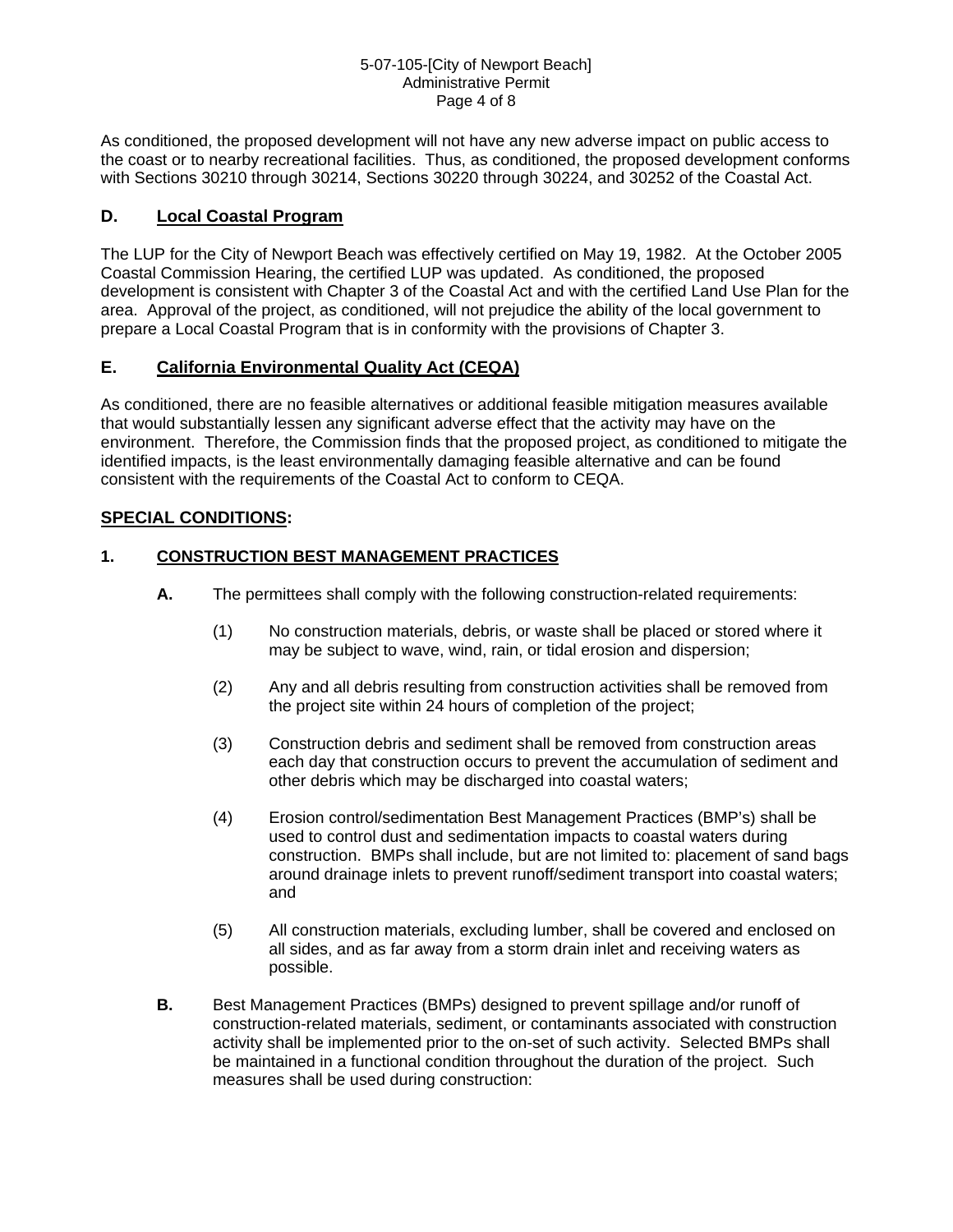### 5-07-105-[City of Newport Beach] Administrative Permit Page 5 of 8

- (1) The applicants shall ensure the proper handling, storage, and application of petroleum products and other construction materials. These shall include a designated fueling and vehicle maintenance area with appropriate berms and protection to prevent any spillage of gasoline or related petroleum products or contact with runoff. It shall be located as far away from the receiving waters and storm drain inlets as possible;
- (2) The applicants shall develop and implement spill prevention and control measures;
- (3) The applicants shall maintain and wash equipment and machinery in confined areas specifically designed to control runoff. Thinners or solvents shall not be discharged into sanitary or storm sewer systems. Washout from concrete trucks shall be disposed of at a location not subject to runoff and more than 50-feet away from a stormdrain, open ditch or surface water; and
- (4) The applicants shall provide adequate disposal facilities for solid waste, including excess concrete, produced during construction.

# **2. PEDESTRIAN OVERCROSSING DETOUR PATH**

The applicant shall conform with the described pedestrian overcrossing detour plan discussed in Attachment "A" of the submitted application received on March 26, 2007. Any proposed changes to the approved plan shall be reported to the Executive Director. No changes to the approved plan shall occur without a Commission amendment to this coastal development permit unless the Executive Director determines that no amendment is legally required.

# **ACKNOWLEDGMENT OF PERMIT RECEIPT/ACCEPTANCE OF CONTENTS:**

I/We acknowledge that I/we have received a copy of this permit and have accepted its contents including all conditions.

Applicant's Signature Date of Signing

\_\_\_\_\_\_\_\_\_\_\_\_\_\_\_\_\_\_\_\_\_\_\_\_\_\_\_\_ \_\_\_\_\_\_\_\_\_\_\_\_\_\_\_\_\_\_\_\_\_\_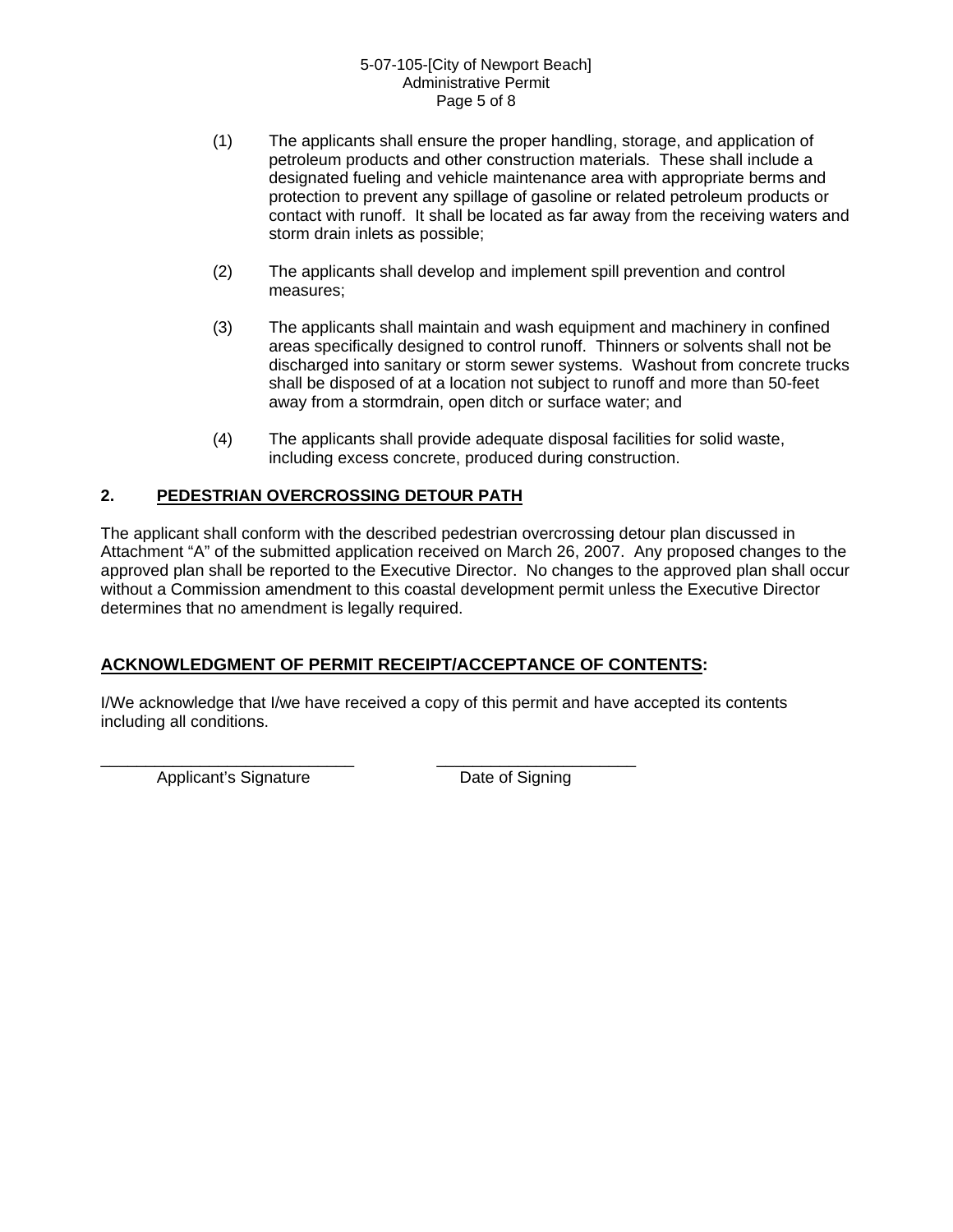### 5-07-105-[City of Newport Beach] Administrative Permit Page 6 of 8

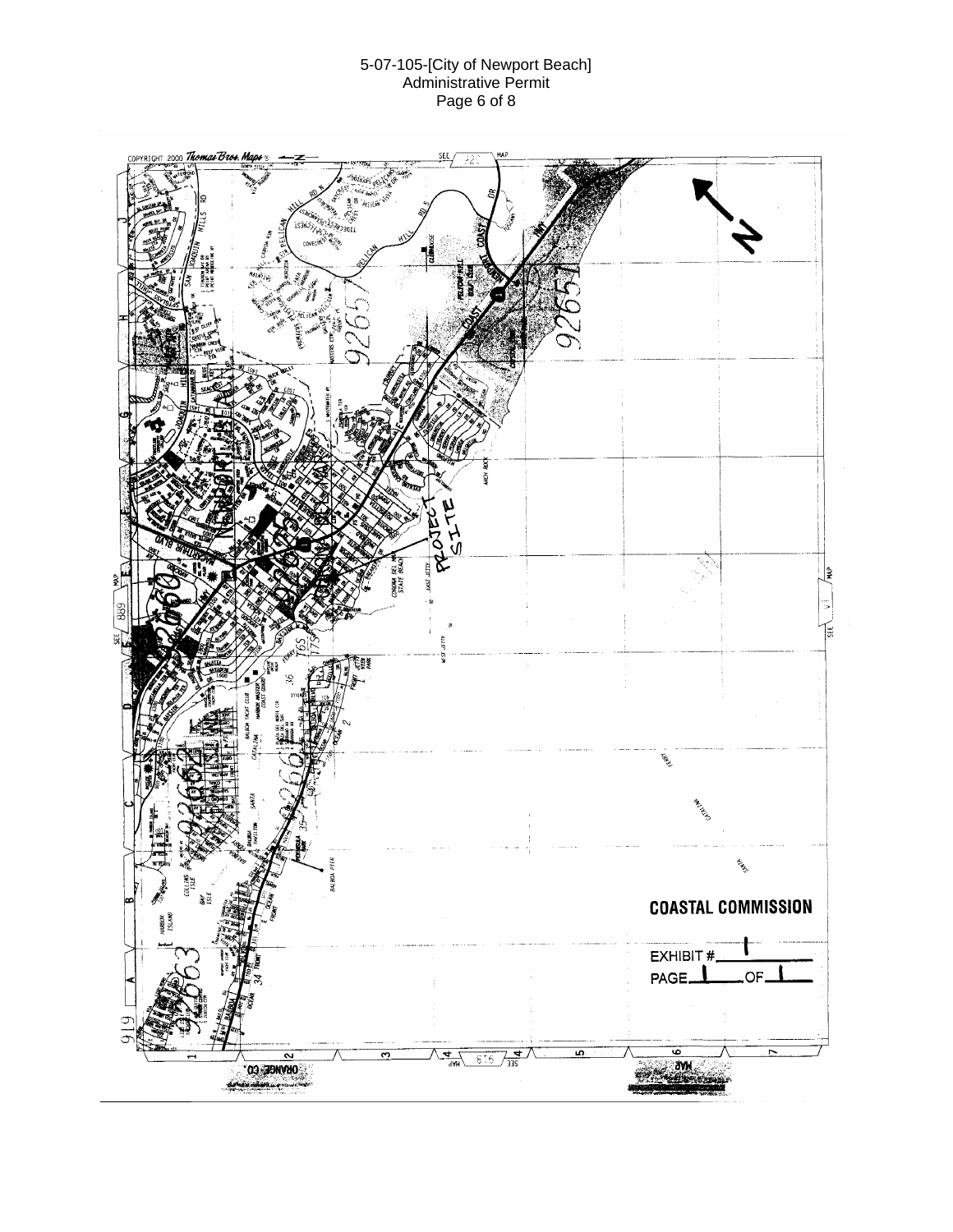### 5-07-105-[City of Newport Beach] Administrative Permit Page 7 of 8